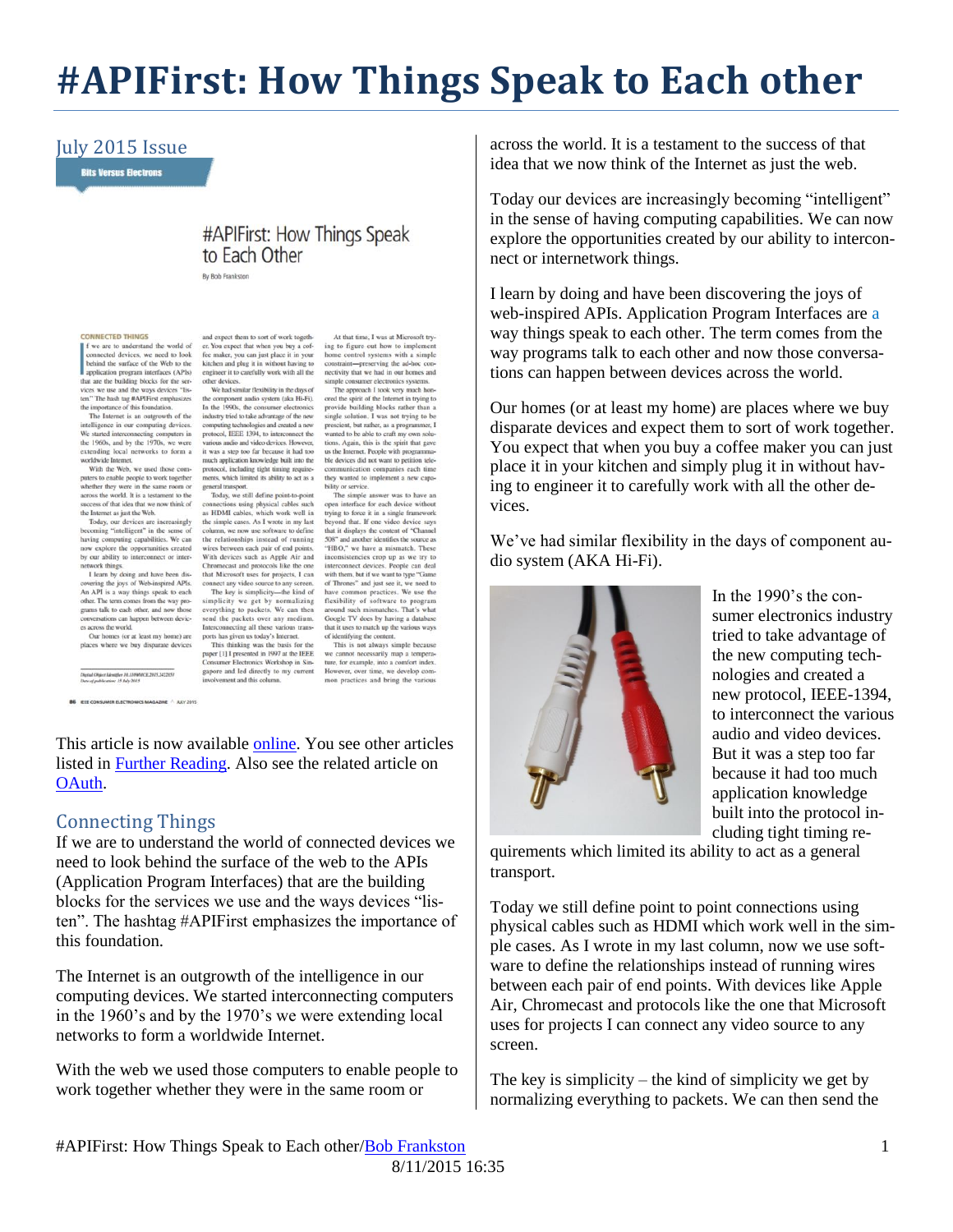packets over any medium. Interconnecting all these various transports has given us today's Internet.

This thinking was the basis for the paper [\(http://rmf.vc/IEEE1997\)](http://rmf.vc/IEEE1997) I presented in 1997 at the IEEE/CE workshop in Singapore and which led directly to my current involvement and this column.

At that time I was at Microsoft trying to figure out how to implement home control systems with a simple constraint – preserving the ad-hoc connectivity that we had in our homes and simple consumer electronics systems.

The approach I took very much honored the spirit of the Internet in trying to provide building blocks rather than a single solution. I wasn't trying to be prescient but rather, as a programmer I wanted to be able to craft my own solutions. Again, this is the spirit that gave us the Internet. People with programmable devices didn't want to petition telecommunication companies each time they wanted to implement a new capability or service.

The simple answer was to have an open interface for each device without trying to force them in a single framework beyond that. If one video device says that it displays the content of "Channel 508" and another identifies the source as "HBO" we have a mismatch. These inconsistencies crop up as we try to interconnect each devices. People can deal with them but if we want to type "Game of Thrones" and just see it we need to have common practices. We use the flexibility of software to program around such mismatches. That's what Google TV does by having a database it used to match up the various ways of identifying the content.

This isn't always simple because we can't necessarily map a temperature, for example, into a comfort index. But over time we develop common practices and bring the various description into alignment if there is sufficient interest just as we now use USB as a common power supply.

The good news is that there seems to be a convergence on the ingredients in this soup that are giving us the opportunity for an #APIFirst approach as an alternative to the idea that we need to build *and maintain* an app for each purpose on each platform.

# RESTful APIs and the rise of JSON

As a software guy I want to be able to take advantage of existing devices rather than building new devices for each purpose. In 1997 my solution was open interfaces using XML. Today the world is discovering open interfaces using JSON instead in the form of RESTful APIs with OAuth.

These acronyms are inherited from common practices in exposing services for web set. We can use the same interfaces for machine-to-machine communications.

The end points are identified by URIs (Universal Resource Identifier). The URL also specifies the message format with HTTP ((Hyper-Text Transport Protocol) being the most common. It is similar to an email message and can carry content in any format.

A web page is an HTML message. For data we use XML which is very similar to HTML. Using JavaScript, programmers figured out that they could modify the HTML document dynamically to retrieve data without going to a new page. This technique became formalized as XMLHttp.

Over time the use of XMLHttp has evolved to become the standard way to provide APIs (Application Programming Interfaces) for web services and, increasingly, devices.

XMLHttp is simply a transport for any message format. Today it is increasingly common to use JSON (JavaScript Object Notation). JSON is simply the object notation from JavaScript:

```
{
   "First": "Joe",
   "Last: "Random",
   "Age": 34
}
```
It is simpler than XML and more readable. You might also recognize it as the notation used for CSS in HTML. It nicely maps into the class notation in common programming languages.

Both JSON and XML are represented as text strings. You don't need special tools to read them. Because we use HTTP as a generic transport the message is passed through directly to the device or service without depending on intermediaries. This is very different from protocols like Bluetooth which depend on every intermediary cooperating. In fact messages should be encrypted to protect the end-to-end relationship.

JSON notation can also be used to describe JSON objects. This is one reason for using TypeScript (a superset for JavaScript). One can declare:

```
interface Name {
First: string;
Last: string;
Age: number:
}
```
IDEs (Integrated Development Environments) can offer hinting and help manage code as it evolves and is shared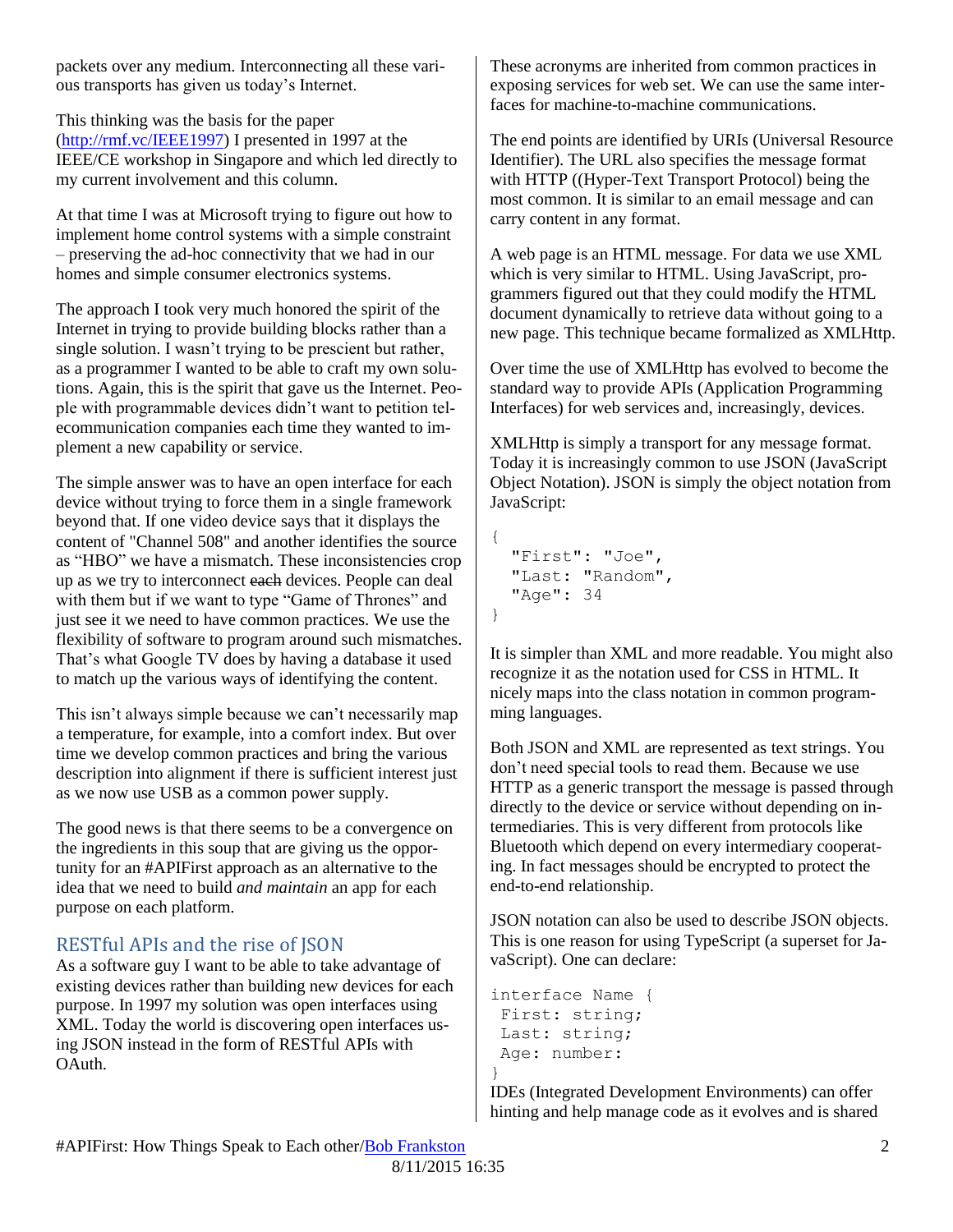with others. It's a useful way to exchange structured data over other transports such as WebSockets (a bidirectional streaming protocol for HTML5) and MQTT (a queued message protocol).

JSON is easy to use with a wide variety of programming languages. For example it's a nice match for anonymous types in C#. The site [http://apiary.io](http://apiary.io/) provides examples in a number of programming languages. [http://json-ld.org](http://json-ld.org/) (where "ld" stands for Link Data) uses JSON to describe the semantics of the data.

Another part of this mix is OAuth [\(http://OAuth.net\)](http://oauth.net/) which is a capability-like mechanism that can be used in conjunction with HTTPS (encrypted HTTP) for authorization. OAuth is part of an evolving set of practices that are loosely coupled and is becoming the norm for authorization for web services.

OAuth is a mechanism – it doesn't solve the problem of who you should trust but it does provide one way to give those you trust a way to present credentials.

This ability to evolve and share is what gives this community its energy and the ability to converge on a common set of good ideas. The simple protocols facilitate cooperation and learning much as the Internet packet protocols facilitate connectivity.

In addition to the sites publishing APIs, we have sites like [http://GitHub.com](http://github.com/) with utilities and sample code that take advantage of these APIs.

We're still at an early stage. Many of the APIs go to web sites rather than directly to devices. This currently works well-enough because today's Internet is too reliable and we become overly dependent upon being connected all the time. As a result we can't turn on the lights in our homes if the Internet connection goes down. We need resilience rather than brittle dependencies.

These dependencies are also about business as we see companies trying to turn your door lock into a service with a monthly fee.

OAuth itself is a mechanism for trust relationships but it doesn't dictate our policies. Note that I am using the word "trust" rather than "security" to emphasize that we need a far more nuanced approach than secure/insecure. We can't just put a border around the stuff we want to protect.

Trust relationships don't necessarily correspond to physical boundaries. One well-publicized attack, Target, happened because the HVAC system inside the security perimeter was compromised. In terms of APIs a security perimeter represents an implicit policy determining which relationships are feasible and which aren't.

If I want to turn on a light it's not enough to say "that bulb". I need to be explicit and give the current network address of the bulb and which network it is on. You see the problem when you try to use an application and have to make sure you are on the same network.

Some of this is hidden by connecting via the cloud  $-$  to reach a light bulb on the "wrong" network it has to be registered with a distant provider and your device has to have its own rendezvous protocol. You could use a DNS name but then you have to make sure you renew the name of your house every year.

The need for simple peer connectivity and local discovery will force us to return to the design point of the Internet – local peer connectivity.

## APIs vs. Apps

#APIFirst represents a shift in thinking for an industry that is focused on creating complete solutions for consumers. Today the APIs themselves are generally not seen as a source of value for consumer products (as opposed to commercial services).

This will change as companies recognize the importance of APIs in allowing their customers or third parties to add value to their products. A washing machine with an API would allow a customer to extend the capabilities and implement their own notification procedures.

We don't need perfect APIs – software can take advantage of the capabilities available as we develop common practices. While most users will choose to use well-honed applications built on tested APIs, there are an increasing number of people with the skills to take advantage of the APIs and discover new possibilities.

Recently my FiOS battery ran low and started beeping every 15 minutes. It took days to figure out the source of the annoying sound. If the battery (or other parts of the system) had an API (including notification capabilities) then my software and/or Verizon's could have given me a real message instead of speaking the language of R2D2.

In fact many such interfaces exist now but aren't accessible, that is, open to all. The challenge is to explain why we need open interfaces because the manufacturers can't anticipate all possibilities and with open interfaces their customers (and third parties) are able to add value to the product.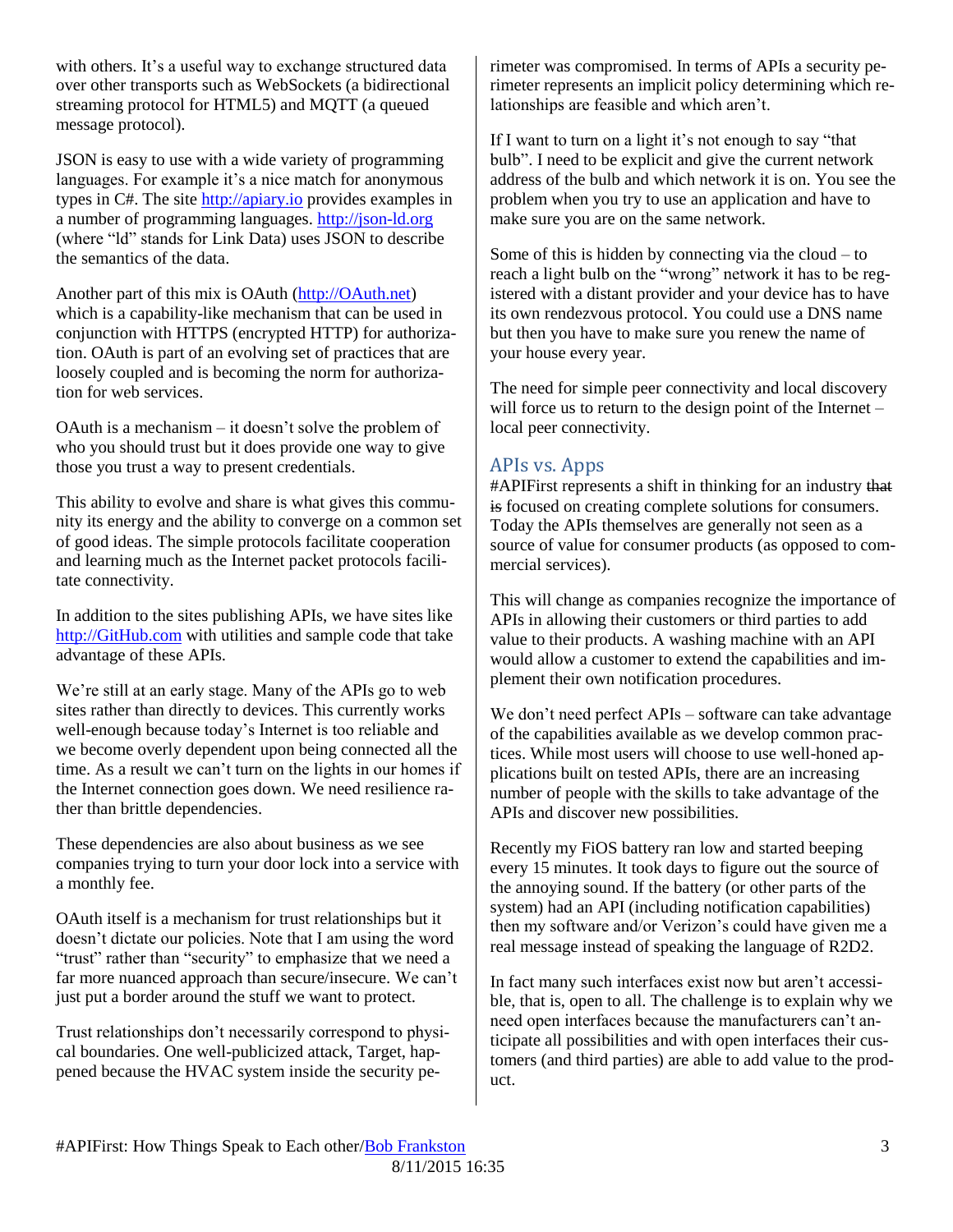But it isn't a completely benign transition as the API might shift some of the added value from the device to external software.

As we've seen, the transition to APIs is happening in any case. Just as the web couldn't have existed if we didn't have open protocols to build on, the APIs are the building blocks that presage that next iteration of the industry.

They enable discovery and exploration of ideas. Of course they also have the potential to shift power and value away from incumbents. Yet without these building blocks the market tends to stall out. In earlier columns I've pointed out the limits of trying to interconnect products using traditional system design approaches aimed at solving particular problems.

Currently these APIs have primarily been used to provide access to online services and to hubs rather than a way to directly communicate with devices. That's likely to change as census forms.

We saw this happen with USB. After decades of wringing over electric power connectors the industry converged on USB as a power supply simply because it was available. It's only after micro-USB became a standard that efforts began to focus on a next generation USB-C connector.

We're starting to see such an evolution in home control with the Thread protocol moving in the direction of providing a pure packet protocol apart from any particular application. (Though, as of now, it still has a problematic security boundary in the architecture).

The API is just one mechanism. It allows us to focus separately on different aspects of connected things:

**Trust relationships.** The trivial example "who is allowed to turn on the light in the shared driveway". OAuth may be a good mechanism for implementation policy without dictating any particular policy. Which app has what rights on the device I'm holding?

**Discovery.** Search for things. How do I find *that* printer? If I'm traveling how, does the doorbell alert me that someone is asking permission to enter my house and how do I provide that permission?

**Semantics.** What do the messages mean? Even something as simple as turning on a light can be rethought. Do I turn on a bulb or open a shade? And what kind of lighting do I want? How do we assure that "do what I say" and "do what I mean" are in alignment?

We don't even know what the new architectures are. How do we deal with devices in shared environments? The list

is long and we can only learn by doing. There is not one singular future user case we can aim at.

These issues are very different than the way we think of today's Internet. At the very least an API-based world of connected devices is incompatible with today's telecommunications policies that depend on charging for messages crossing network boundaries.

On the technical side connected things challenge a number of the engineering assumptions in today's Internet which has been tuned for the current web-oriented uses such as content delivery. The IP and DNS do not provide the stable relationships we need going forward and devices must be able to communicate with each other even if there is no connectivity with the rest of the Internet.

If you have two devices in the same room they should be able to communicate directly without having to depend on external services such as the DNS. If I'm living in an apartment house I should still be able to speak to my neighbors over the local network even if there is a storm and my Internet connection is out. Not just #APIFirst, but also #LocalFirst.

# The Interconnecting of Devices

Today's Internet is an outgrowth of our effort to connect our computing devices. Initially connectivity was limited to local communities on LANs or proprietary networks. The Internet was, as the name implies, the internetworking of these local communities. The ability to reach distant computers was so exciting that it seemed to be the only purpose of the connectivity. As a result, to many the web *access* is the Internet.

#APIFirst shifts the emphasis back to the enabling technologies and peer connectivity where connecting to local devices is just if not more important than reaching distant sites. After all this concept of locality is fundamental to system design and nature itself. The light bulb you care about is the one next to you not the one a thousand kilometers away.

Such remote access may be the exception but if you're expecting a plumber while on vacation you want to have the option of letting the plumber in.

The web has brought the Internet to the forefront of society. We're now ready to build on this infrastructure and rediscover the power of peer connectivity.

Today's Internet policies have been centered on the idea of accessing web pages and content delivery. Connected devices will shift the emphasis to local connectivity and peer relationships.